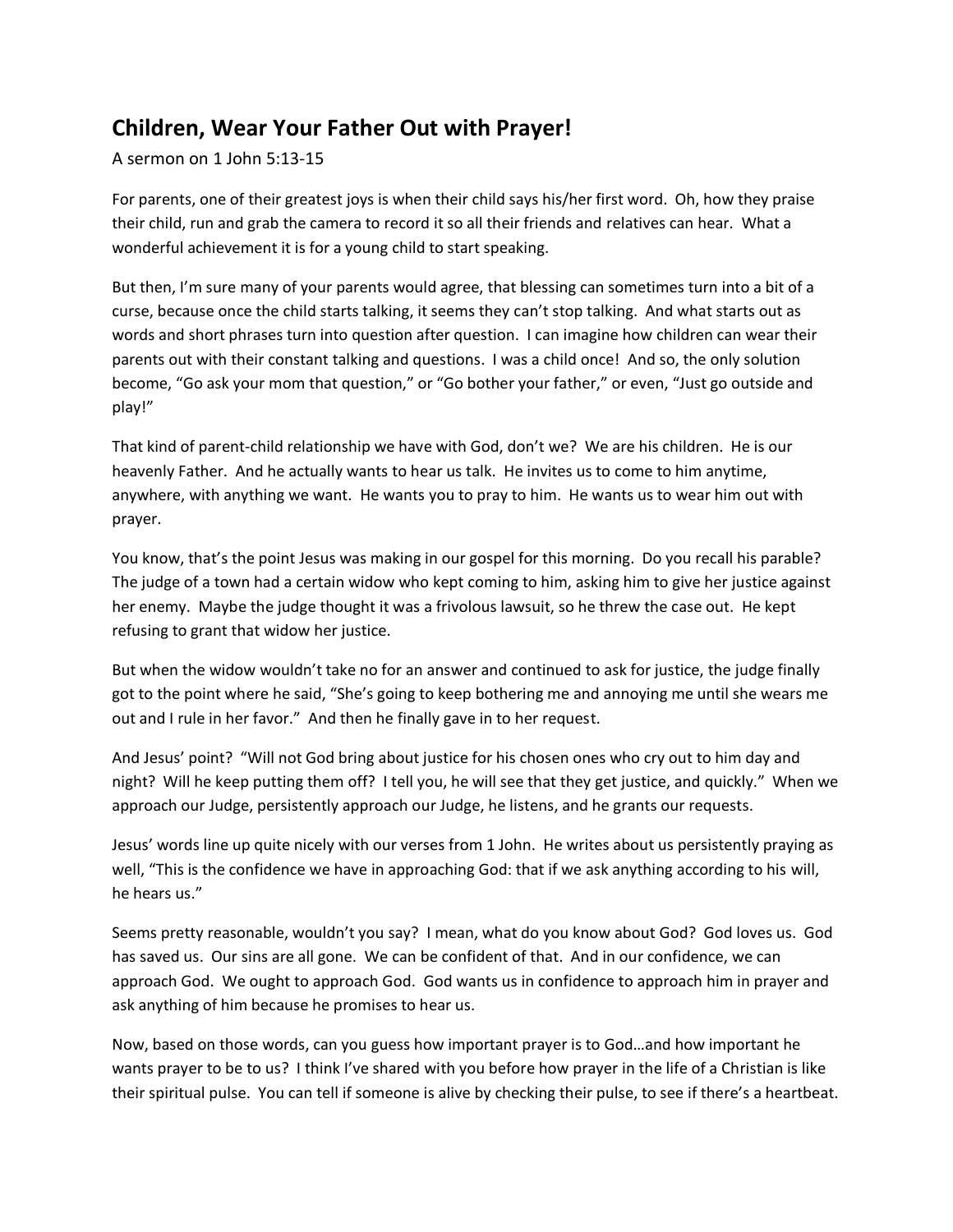So, as a believer, the way to tell how healthy your faith is is to examine the health of your prayer-life, to see if there's a pulse.

So, for this morning, I want you to give yourself an exam. Let's analyze our prayer-lives. How healthy are you? Well, I'll be the first to admit, I need more exercise in that aspect. I need to pray more. How about you?

What keeps you from praying more often, from praying persistently, from wearing God out with prayer? Does it start with your attitude? "God, I don't have time to talk to you." A pastor once told me he set aside an hour a day for praying, and I thought he was crazy, first of all, because how in the world could you find enough fodder to pray about for an hour (how foolish of me to think that), but then, secondly and more importantly, how in the world could you find a whole hour to just spend praying?

Isn't that one of the areas of prayer where you and I fall short? Life is so busy. It's so hectic, and yes, I know it is for you, too. I can't find an hour, let alone five minutes to prayer with God. But it begins with priorities, where does God, where do conversations with God fit in my list of important matters? Sadly, for you and me, not near the top.

Or maybe your attitude is this, "God, I don't think you want to talk with someone like me." Because we recognize how unworthy we are, how, as sinners, we don't deserve to approach his throne of grace and ask anything of him. Or you're so embarrassed, it's been so long since you last talked with your heavenly Father, even if you started today, you'll feel guilty for being away for so long, and so you put it off.

Or maybe your exam shows you do pray, but they're unhealthy prayers. Do you understand what an unhealthy prayer is? Or maybe, what a sinful prayer is? Our verses help us to understand what that would be: "we ask anything according to his will."

What does it mean "according to his will"? It means praying for God-pleasing things, for what God wants for your life, not necessarily for what you want.

Because here's a problem with prayers people tell me they pray sometimes. I've had someone say to me, "My boyfriend and I really love each other, we're committed, we wanted to have sex, we wanted to move in together, so we prayed to God about it." And then they did it. But here's the issue. They prayed to God about it, but they didn't listen to the answer. Because God's response is very clear in his word about call sex and living together before marriage a sin. That's not according to God's will.

That's a selfish, self-serving (not God-serving) prayer. Are your prayers like that? Telling God what you want, trying to manipulate him to give you what you want, even if it may be sinful? Those are unhealthy prayers.

Or maybe your exam shows you were on a healthy diet of prayer, but then it was getting too tough, you were getting frustrated, so you gave up. Does that sound like you? I know I get frustrated at times when it seems my prayers aren't being answered. You start to really question God. Is he listening? Does he care? Did that prayer just fall to the ground, or did it make it to the throne of grace and power? It is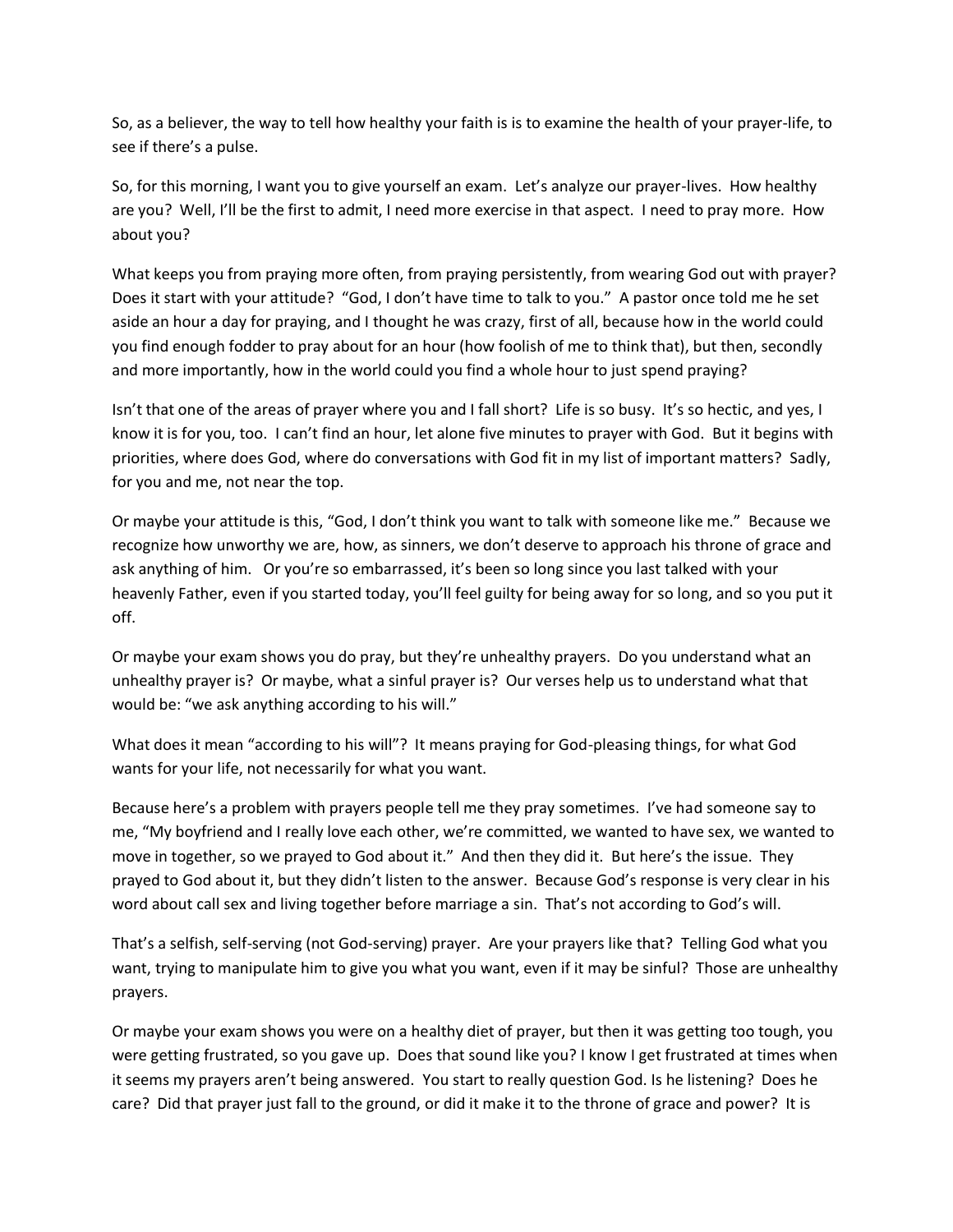one of the features of life on this earth that we don't get immediate feedback from our prayer communications. It's like calling up God and leaving a message on his answering machine, but is he really checking his messages?

That can really start wearing you down because you keep asking and get nothing in return. Whatever your excuse might be, the results of your exam are less than satisfactory. Our spiritual pulse, our prayer-lives are less than perfectly healthy. They are not good enough. And if nothing is changed, well, you know what the final result will be. No spiritual pulse means spiritually dead.

I would think it safe to say we could use a shot of adrenaline, some confidence, for our prayer life. And John gives it. "This is the CONFIDENCE we have in approaching God: that if we ask anything according to his will, he hears us."

You and I can approach God in prayer with confidence and know he hears and answers. Why are we able to approach God in prayer? Because, as John writes, "You…believe in the name of the Son of God." Or, more specifically, because of the Son of God.

Now, if you were to read the entire book of first John, you would see how much it focuses on the Son of God. It's a wonderful love letter, a letter about God's incredible, unchanging, unconditional, amazing, and we could go on and on describing God's love, summarized by this basic statement, "God is love."

And after writing about this amazing love of God, John begins to end his letter by telling us the purpose of his writing about God's love, "I write these things to you who believe in the name of the Son of God so that you may know that you have eternal life." Sounds a little like what he wrote in his gospel, wouldn't you agree? You know, "For God so loved the world that he gave his one and only Son, that whoever believes in him shall not perish but have eternal life."

This is your confidence. God loves you so much he sent Jesus to live, to die, and to rise. God loves you so much that, even though you're not perfect, Jesus was. God loves you so much that, even though you deserve to die for you sins, Jesus died on your behalf, giving you his perfection. God loves you so much that he's not going to leave you in this world of sin, but just as he raised Jesus from the dead, he will raise you who believe in Jesus from the dead so you will have eternal life.

That's our confidence. And it's in that confidence we pray to God, knowing he hears you. Now, how can you be so sure? I think Martin Luther gives a pretty good answer in his explanation of the Address of the Lord's Prayer: "God tenderly invites us to believe that he is our true Father and that we are his true children, so that we may pray to him as boldly and confidently as dear children ask their dear father."

You see, our relationship with God is a father-son/daughter relationship. A loving parent doesn't church their child away or refuse to listen to them. Even in our normal relationships, when you have a good rapport with someone else and a high level of respect and trust for that person, you're confident to share your struggles, your joys, your pains, your requests.

How much more then with God? With God, you don't have to ask, "Does he hear? Does he want to listen?" Of course does! He is our Father, and he has obligated himself for our well-being. He has